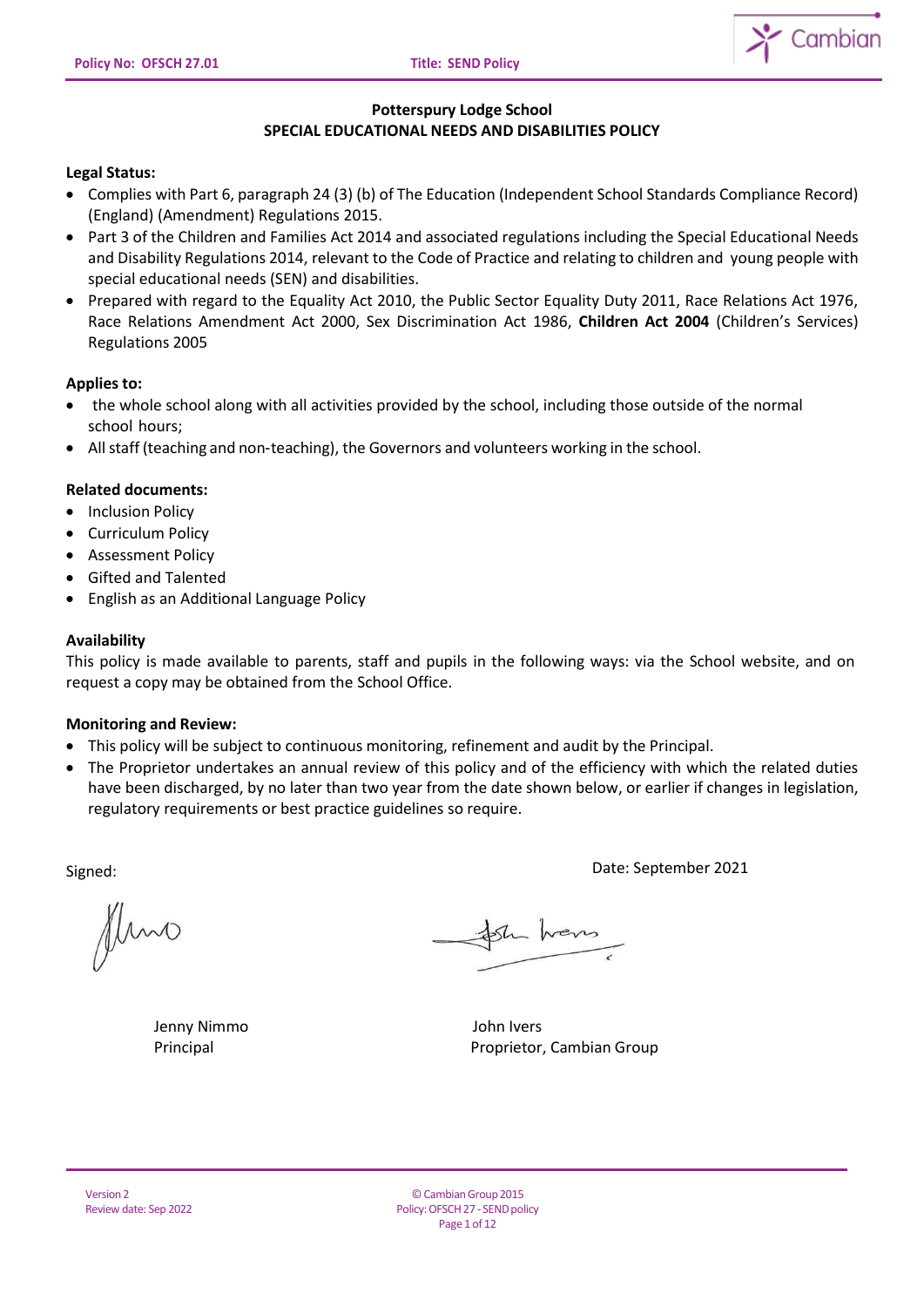

#### **Principles**

All students at Cambian Potterspury Lodge School already possess a statement or ECHP. The school aims to ensure that any missed diagnosis are identified as soon as possible and offer appropriate provision. Our School seeks to offer pupils with Special Educational Needs full access to a broad and balanced curriculum. There is a whole school approach, which involves all staff, in understanding how children learn and supporting pupils with Special Educational Needs. All peripatetic staff are made aware of each pupil's needs. All staff have a responsibility to differentiate lessons to cater for individual learning needs. Parents/guardians and pupils will be involved fully in the process of the planning and delivery of support. It is the policy of Our School that pupils who have been accepted into the school will be offered appropriate support to enable them to access the curriculum effectively and fulfil their potential. We are an inclusive school, determined to meet the needs of all our pupils. Our school has a clear approach to identifying and responding to SEN. We recognise the benefits of early identification – identifying need at the earliest point and then making effective provision improves long-term outcomes for the child or young person. All our pupils will have access to a broad and balanced curriculum. The National Curriculum Inclusion Statement states that teachers willset high expectations for every pupil, whatever their prior attainment. Teachers at our school will use appropriate assessment to set targets which are deliberately ambitious. We will identify potential areas of difficulty will be identified and addressed at the outset. Lessons will be planned to address potential areas of difficulty and to remove barriers to pupil achievement.

By planning in this way, our pupils with SEN and disabilities will be able to study the full national curriculum. The quality of teaching for pupils with SEN, and the progress made by pupils, will be a core part of our school's performance management arrangements and its approach to professional development for all teaching and support staff. School leaders and teaching staff, including the EHCP Coordinator, will identify any patterns in the identification of SEN, both within our school and in comparison with national data, and use these to reflect on and reinforce the quality of teaching. The identification of SEN will be built into the overall approach to monitoring the progress and development of all pupils.

# **Interpretation**

As part of its commitments under articles 7 and 24 of the United Nations Convention of the Rights of Persons with Disabilities, the UK Government is committed to inclusive education of disabled children and young people and the progressive removal of barriers to learning and participation in mainstream education. The Children and Families Act 2014 secures the general presumption in law of mainstream education in relation to decisions about where children and young people with SEN will be educated and the Equality Act 2010 provides protection from discrimination for disabled people. Independent schools are required to follow the *Special educational needs and disability code of practice: 0 to 25 years: Statutory guidance for organisations who work with and support children and young people with special educational needs and disabilities (DfE and Department for Health: 2014).*

A pupil has SEN where their learning difficulty or disability calls for special educational provision, namely provision different from or additional to that normally available to pupils of the same age. Making higher quality teaching normally available to the whole classislikely to mean that fewer pupils will require such support**.** Within the context of the pupils who might require additional support at our school include:

- pupils with specific learning differences e.g. dyslexia, dyspraxia
- the gifted and talented
- pupils with hearing and/or visual impairment
- pupils with specific physical and medical conditions

The following are quotes from famous dyslexics;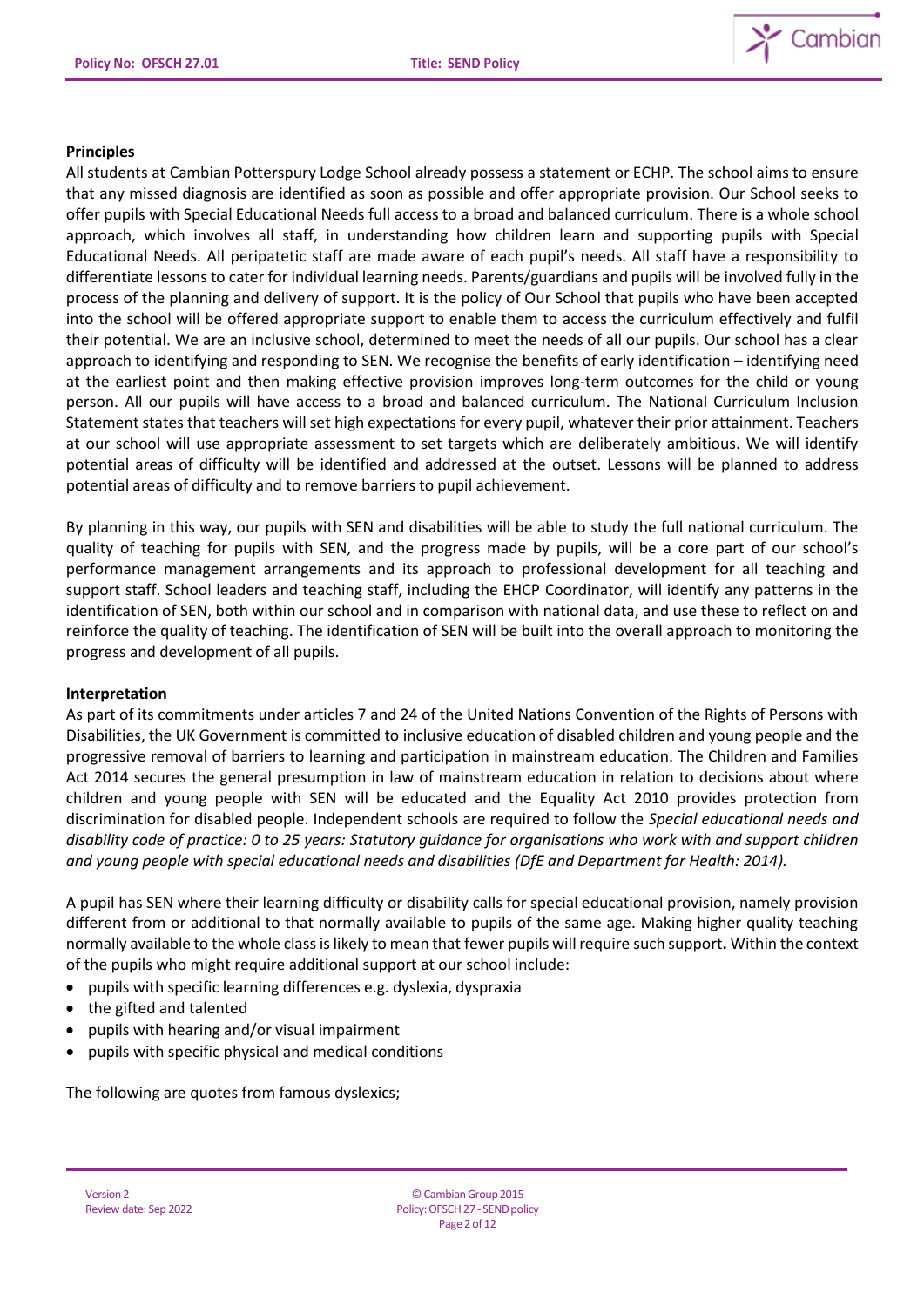

"I see some things clearer than other people do because I have to simplify things to help me and that has helped others." *Richard Branson*

"Writing and spelling were always terribly difficult for me. I was an extraordinarily bad speller and have remained so until this day." *Agatha Christie*

"The secret of getting ahead is getting started." *Agatha Christie*

"If you can dream it, you can do it." *Walt Disney*

"I am not discouraged because every wrong attempt discarded is another step forward." *Thomas Edison*

"Everybody is a genius. But if you judge a fish by its ability to climb a tree, it will live its whole life thinking it's stupid." *Albert Einstein*

"I barely made it through school. I read real slow. But I like to find things that nobody else has found, like a dinosaur egg that has an embryo inside. Well, there are 36 of them in the world, and I found 35." *Dr. John R. Horner (Palaeontologist)*

Our school regularly reviews and evaluates the quality and breadth of the support we can offer or can access for our children with SEN or disabilities. We also consider our duties, as they apply to us as an independent school, under The Equality Act 2010. We give careful consideration in advance to what disabled children and young people we can accommodate in our independent school. School leaders will regularly review how expertise and resources used to address SEN can be used to build the quality of whole-school provision as part of their approach to school improvement.

#### **Equality Act 2010**

Our school has a duty under the Equality Act 2010 towards individual disabled children and young people. We will make reasonable adjustments, including the provision of auxiliary aids and services for disabled children, to prevent them being put at a substantial disadvantage. We give prior thought to what disabled children and young people might require and what adjustments might need to be made to prevent that disadvantage. Our school has a duty to prevent discrimination, to promote equality of opportunity and to foster good relations.

#### **Aims and Objectives**

Our school's Special Educational Needs policy provides a framework for the provision of teaching and support for pupils with learning difficulties. The framework refers to entitlement, access and partnership. Although we aim to make provision for identified Special Educational Needs, it may not always be possible to do so within the school's resources. In such cases the Headteacher and the pupil's parents would be informed. Where a concern has been raised, any special needs or disabilities will be identified at the earliest possible opportunity. The assessment process will involve partnership with all those concerned with the pupil, including parents/carers, teachers and other professionals. The pupil's views will also be sought. The aims of this policy are:

- to create an environment that meets the special educational needs of each pupil;
- to ensure that the special educational needs of pupils are identified, assessed and provided for;
- to make clear the expectations of all partners in the process;
- to identify the roles and responsibilities of staff in providing for pupil's special educational needs;
- to enable all pupils to have full access to all elements of the school curriculum;
- to ensure that parents are able to play their part in supporting their pupil's education;
- to ensure that our pupils have a voice in this process.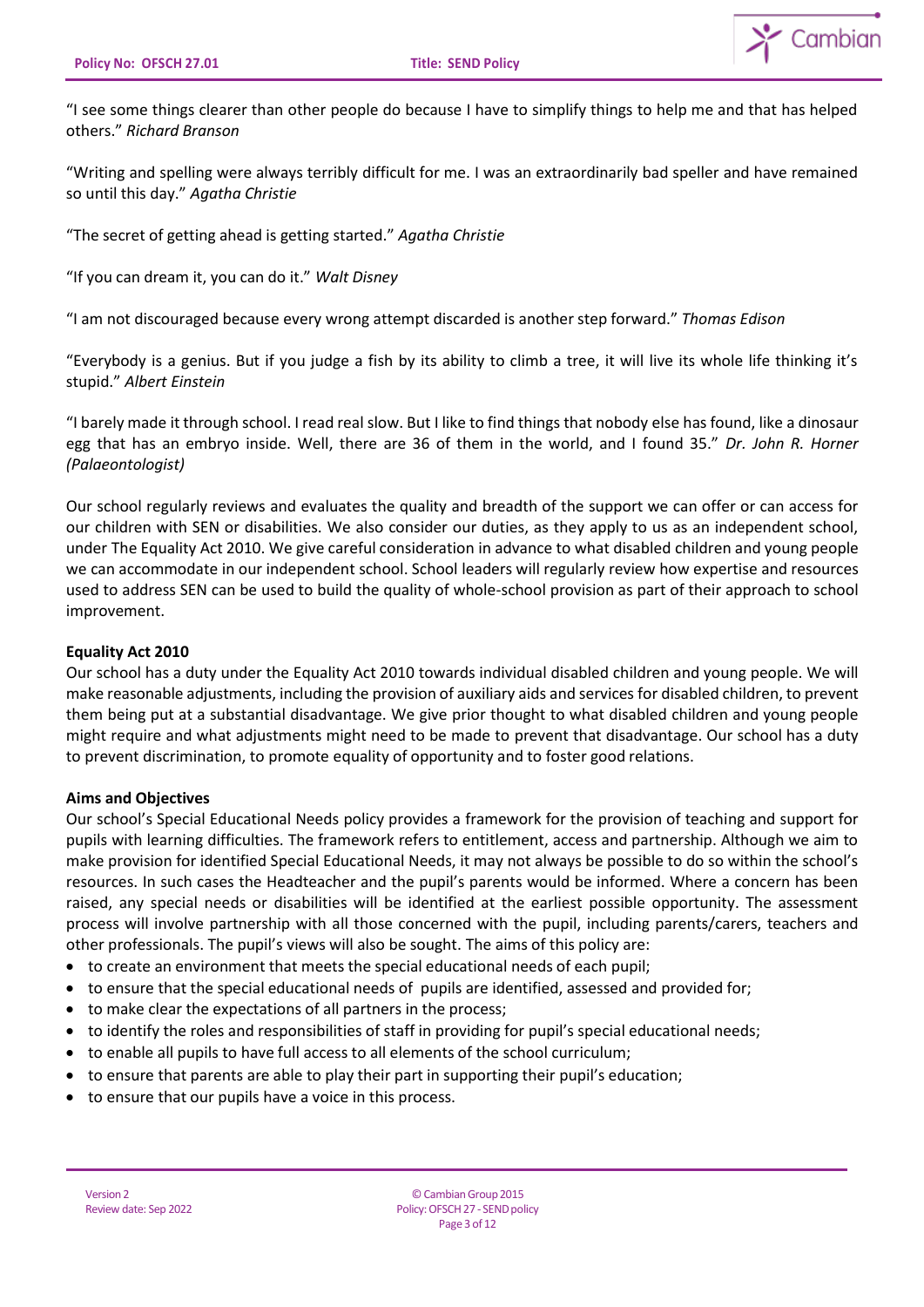$\sum$  Cambian

In order to meet these aims, our objectives are**:**

- to ensure pupils with learning needs are identified as early as possible;
- to assess the pupil to identify specific areas of difficulty;
- to ensure all peripatetic staff are aware of the pupil's needs and are able to meet those needs within the school setting;
- to ensure pupils' records include information relating to their individual needs, interventions and outcomes;
- to assist staff in modifying curriculum to meet the pupil's needs within the classroom and provide training programmes when required;
- to ensure that no pupil with learning needs or disability is discriminated against on the basis of his/her disability;
- to work in partnership with parents, guardians and the pupil themselves in providing appropriate support and advice.

#### **Admission Arrangements**

Pupils entering the school will normally have a baseline assessment. This includes reading accuracy and comprehension and genera Cognitive Ability Testing. As pupils have already been identified as having learning needs when they arrive with us, relevant reports should be brought to the family interview. If necessary the EHCP Coordinator or a member of the Senior Leadership Team will meet the pupil and talk to parents. Pupils are admitted to the school at the discretion of the Headteacher. Pupils with additional needs will be admitted if the school can offer appropriate support. However, every effort will be made to accommodate a pupil with Learning Needs.

### **EHCP Coordinator**

The Headteacher has appointed a co-ordinator for special educational needs known as the EHCP coordinator. The current EHCP Coordinator is Sarah Rubery who is currently undertaking the SENCo training in order to move into this role, once the qualification is achieved. It is the responsibility of the Senior Leadership Team to co-ordinate the operation of the Special Educational Needs Policy. The EHCP Coordinator, who has an important role to play in determining the strategic development of SEN policy and provision in our school, has day-to-day responsibility for the operation of SEN policy and co-ordination of specific provision made to support individual pupils with SEN, including those who have EHC plans.

The Senior Leadership Team, with support from the EHCP Coordinator:

- provides professional guidance to colleagues and will work closely with staff, parents and other agencies
- will be aware of the provision in the Local Offer and be able to work with professionals providing a support role to families to ensure that pupils with SEN receive appropriate support and high quality teaching.
- designs and monitors the personal learning plans;
- oversees the records for all pupils with special educational needs;
- maintains the school's SEND and EAL lists;
- liaises with and advising fellow staff;
- liaises with parents of pupils with special educational needs;
- works with external agencies, professionals and specialist tutors as appropriate;
- monitors Individual Learning Plans, as and when required;
- supports staff in developing strategies to meet effectively the learning needs of all pupils at our school;
- Provides high quality training for teachers and LSAs to support pupil's well-being.

#### **Learning Support Assistants (LSA)**

We also use LSAs who are timetabled termly to work with various pupils either individually or in the classroom. The staff team meet twice daily in order to ensure the needs of all pupils are being met. This includes which children will be focused on and allow time for both staff and LSAs to plan provision and differentiation for those children to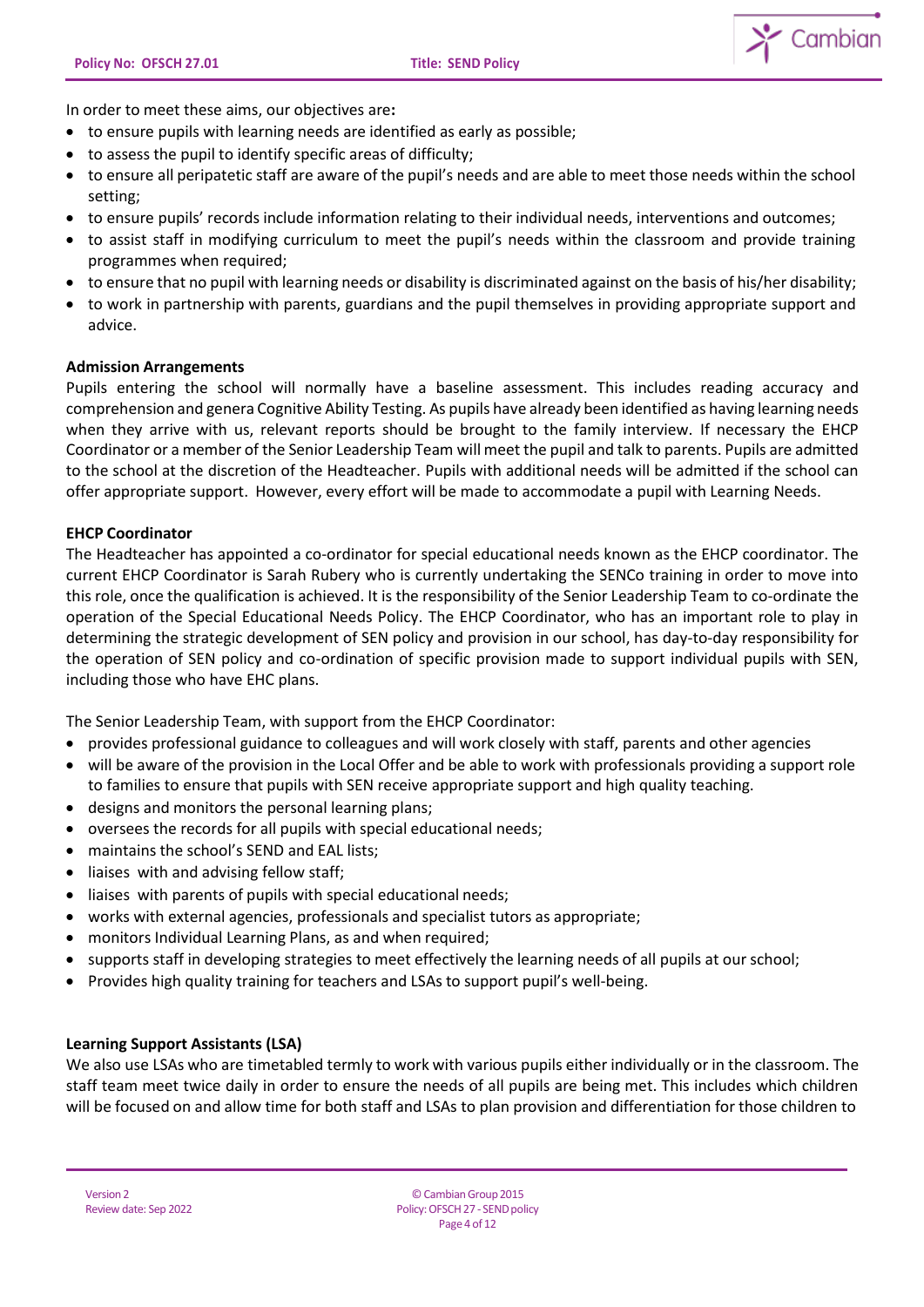

ensure that they extend their learning beyond the completion of work. We believe that good collaboration between teachers and support staff is essential to ensure maximum progress for our pupils. As part of inclusion we believe that pupils should receive assistance with their peers within their classrooms, therefore as much as possible the majority of our pupils receive assistance during normal lesson times within their normal classroom setting in order that they can access the curriculum along with the rest of their class.

### **What Potterspury Lodge does**

In practical situations of our school we do what is necessary to enable children and young people to develop, learn, participate and achieve the best possible outcomes. Our school recognises emerging difficulties arising with young people and respond promptly. We understand parents know their children best and we place stress great importance when parents express concerns about their child's development. We listen to and address any concerns raised by children themselves.

The model of action and intervention in our school is a graduated approach to help children who have Special Educational Needs. Our approach recognisesthat there is a continuum ofspecial educational needs and that, where necessary, increasing specialist expertise should be brought to bear on the difficulties that a child or young person may be experiencing.

All children at Potterspury Lodge School have an Education, Health and Care (EHC) Plan. We will always consult with parents and, where appropriate, the Local Authority to ensure that the required curriculum is provided for as set out in the Education, Health and Care (EHC) Plan, including the full National Curriculum if this is specified. We will also co-operate with the Local Authority to ensure that relevant reviews, including the annual review, are carried out as required by regulation and best practice. The school will make reasonable adjustments to meet the needs of children with an EHC Plan. Any additional services that are needed to meet the requirements of the EHC Plan or additional services such as dyslexic tuition will be subject to charge. This will be either directly to the parents, or the Local Authority if they are responsible for the fees and our school is named in the Education, Health and Care (EHC) Plan.

We have arrangements in place to support children with SEN or disabilities. We have developed a clear approach to identifying and responding to SEN. We recognise the benefits of early identification, identifying need at the earliest point, and then making effective provision, improves long-term outcomes for children. We have a focus on inclusive practice and removing barrier to learning, therefore special educational provision in our school is underpinned by high quality teaching which is differentiated and personalised, and is compromised by anything less. It is our aim to know precisely where children with SEN are in their learning and development. We:

- ensure decisions are informed by the insights of parents and those of children themselves;
- have high ambitions and set stretching targets for them;
- track their progress towards these goals;
- keep under review the additional or different provision that is made for them;
- promote positive outcomes in the wider areas of personal and social development, and
- ensure that the approaches used are based on the best possible evidence and are having the required impact on progress.

Teachers are responsible and accountable for the progress and development of the pupils in their class, including where pupils access support from teaching assistants or specialist staff. High quality teaching, differentiated for individual pupils, is the first step in responding to pupils who have or may have SEN. Additional intervention and support cannot compensate for a lack of good quality teaching. Our school will regularly and carefully review the quality of teaching for all of our pupils, including those at risk of underachievement. This includes reviewing and, where necessary, improving, teachers' understanding of strategies to identify and support vulnerable pupils and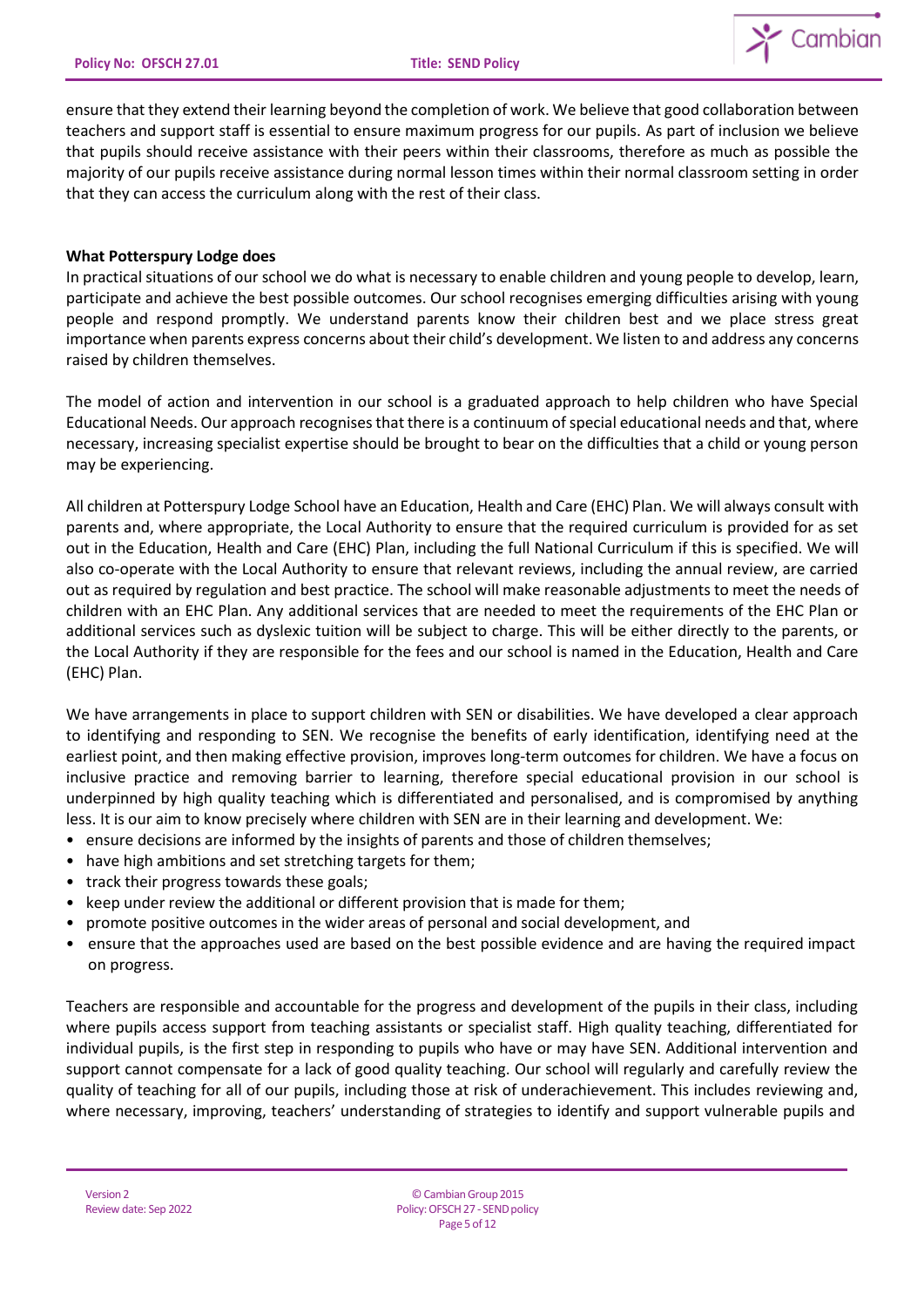

their knowledge of the SEN most frequently encountered. The Headteacher, Senior Managers, the teachers and school EHCP Coordinator will consider all of the information gathered from within our school about the pupil's progress, alongside national data and expectations of progress. This will include high quality and accurate formative assessment, using effective tools and early assessment materials. For higher levels of need, our school will have arrangements in place to draw on more specialised assessments from external agencies and professionals.

This information gathering will include an early discussion with the pupil and their parents. These early discussions with parents will be structured in such a way that they develop a good understanding of the pupil's areas of strength and difficulty, the parents' concerns, the agreed outcomes sought for the child and the next steps. A short note of these early discussions will be added to the pupil's record on our school information system and given to the parents each half term. Furthermore we will also tell parents and young people about the local authority's information, advice and support service. Where support is provided, a clear date for reviewing progress will be set and the parent, pupil and teaching staff will each be clear about how they will help the pupil attain the expected outcomes. Members of the Multi-Disciplinary Team will also provide advice, guidance and therapeutic input, where necessary, to support the young person to achieve to the best of his/her academic ability. The overriding purpose of this early action is to help the pupil achieve the identified outcomes and remove any barriers to learning.

# **Use of data and record keeping**

Our school has developed its own approach to record keeping in line with the requirements of the Data Protection Act 2018. The provision made for pupils with SEN will be recorded accurately and kept up to date. As part of any inspection, Ofsted will expect to see evidence of pupil progress, a focus on outcomes and a rigorous approach to the monitoring and evaluation of any SEN support provided. Ofsted publish more detail about their expectations in their inspection guidelines. Our school will particularly record details of additional or different provision made under SEN support. This will form part of regular discussions with parents about the child's progress, expected outcomes from the support and planned next steps. They will ensure that they have accurate information to evidence the SEN support that has been provided over the pupil's time in the school, as well as its impact. A local authority that is considering or is carrying out an assessment of the pupil's needs will wish to review such information. We use our information system to monitor the progress and development of all pupils. Details of SEN,outcomes, teaching strategies and the involvement of specialists will be recorded as part of this overall approach. Our school will readily share this information with parents. It will be provided in a format that is accessible (for example, a note setting out the areas of discussion following a regular SEN support meeting or tracking data showing the pupil's progress together with highlighted sections of a provision map that enables parents to see thesupport that has been provided).

# **Improving outcomes: high aspirations and expectations for children and young people with SEN in our school**

- All children and young people are entitled to an education that enables them to make progress so that they can:
- achieve their best;
- become confident individuals living fulfilling lives, and
- make a successful transition into adulthood, whether into employment, further or higher education or training

Our school will identify and address the SEN of the pupils that we support. Our school must:

- use our best endeavours to make sure that a child with SEN gets the support they need this means doing everything our school can to meet children and young people's SEN;
- ensure that children and young people with SEN engage in the activities of our school alongside pupils who do not have SEN;
- designate a teacher to be responsible for co-ordinating SEN provision the SEN co-ordinator, or SENCO
- inform parents when they are making special educational provision for a child;
- prepare an SEN information report and our arrangements forthe admission of disabled children, the steps being taken to prevent disabled children from being treated less favourably than others in our school, the facilities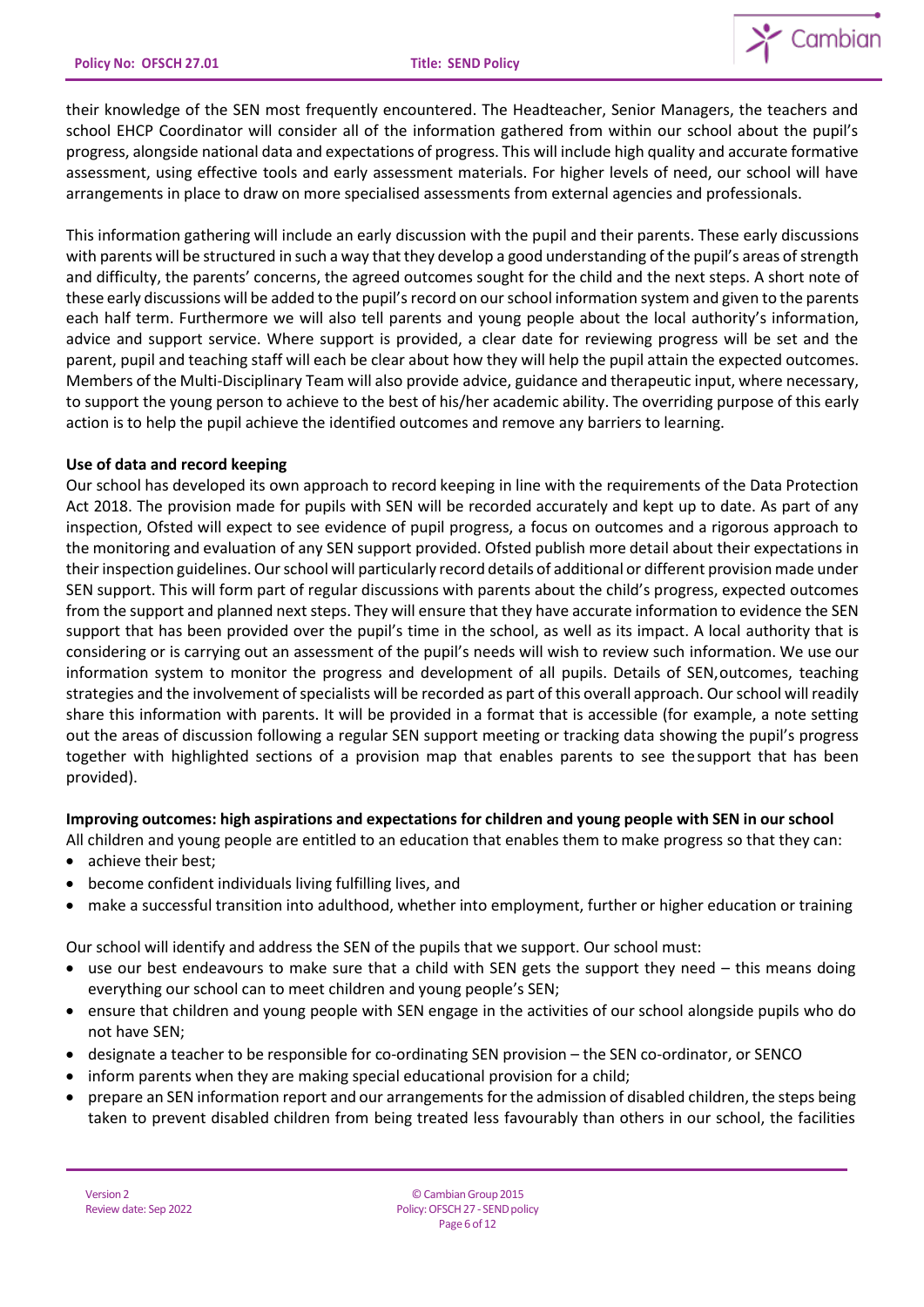

provided to enable access to our school for disabled children and our accessibility plan showing how we plan to improve access progressively over time.

# **Identification of Pupils with Special Educational Needs and Disabilities**

The identification of SEN will be built into the overall approach to monitoring the progress and development of all pupils. The quality of teaching for pupils with SEN, and the progress made by pupils, will be a core part of our school's performance management arrangements and its approach to professional development for all teaching and support staff. School leaders and teaching staff, including the EHCP Coordinator, will identify any patterns in the identification of SEN, both within our school and in comparison with national data, and use these to reflect on and reinforce the quality of teaching. All our pupils will have access to a broad and balanced curriculum. The National Curriculum Inclusion Statement states that teachers will set high expectations for every pupil, whatever their prior attainment. Teachers at Potterspury Lodge School will use appropriate assessment to set targets which are deliberately ambitious. We will identify potential areas of difficulty will be identified and addressed at the outset. Lessons will be planned to address potential areas of difficulty and to remove barriers to pupil achievement. By planning in this way, our pupils with SEN and disabilities will be able to study the full national curriculum. Where a pupil is identified as having SEN, our school will take action to remove barriers to learning and put effective special educational provision in place.

Upon Entry, all pupils will already have identified special educational needs however, additional needs may be identified:

- as part of the entrance/transition process;
- through the EHCP review process
- by staff recognition of a pupil whom they perceive as having difficulties or specific needs in their particular curriculum area;
- by staff referring a pupil who is experiencing emotional/behavioural problems;
- through discussion with external professionals such as. doctors, counsellors, therapists and also
- through concern expressed by parents (recorded on the parental meeting record form).

Our school will assess each pupil's current skills and levels of attainment on entry, building on information from previous settings and key stages where appropriate. At the same time, we will consider evidence that a pupil may have a disability under the Equality Act 2010 and, if so, what reasonable adjustments may need to be made for them. Class and subject teachers, supported by the senior leadership team, will make regular assessments of progress for all pupils. These assessments will seek to identify pupils making less than expected progress given their age and individual circumstances. This can be characterised by progress which:

- is significantly slower than that of their peers starting from the same baseline
- fails to match or better the child's previous rate of progress
- fails to close the attainment gap between the child and their peers
- widens the attainment gap

It can include progress in areas other than attainment – for instance where a pupil needs to make additional progress with wider development or social needs in order to make a successful transition to adult life. The first response to such progress will be high quality teaching targeted at their areas of weakness. Where progress continues to be less than expected the class or subject teacher, working with the EHCP Coordinator, gathering evidence (including the views of the pupil and their parents) our school will not delay in putting in place extra teaching or other rigorous interventions designed to secure better progress, where required. The pupil's response to such support can help identify their particular needs. For some children, SEN can be easily identified at an early age. However, for other children and young people difficulties become evident only as they develop. All those who work with children and young people will be alert to emerging difficulties and respond early. In particular, parents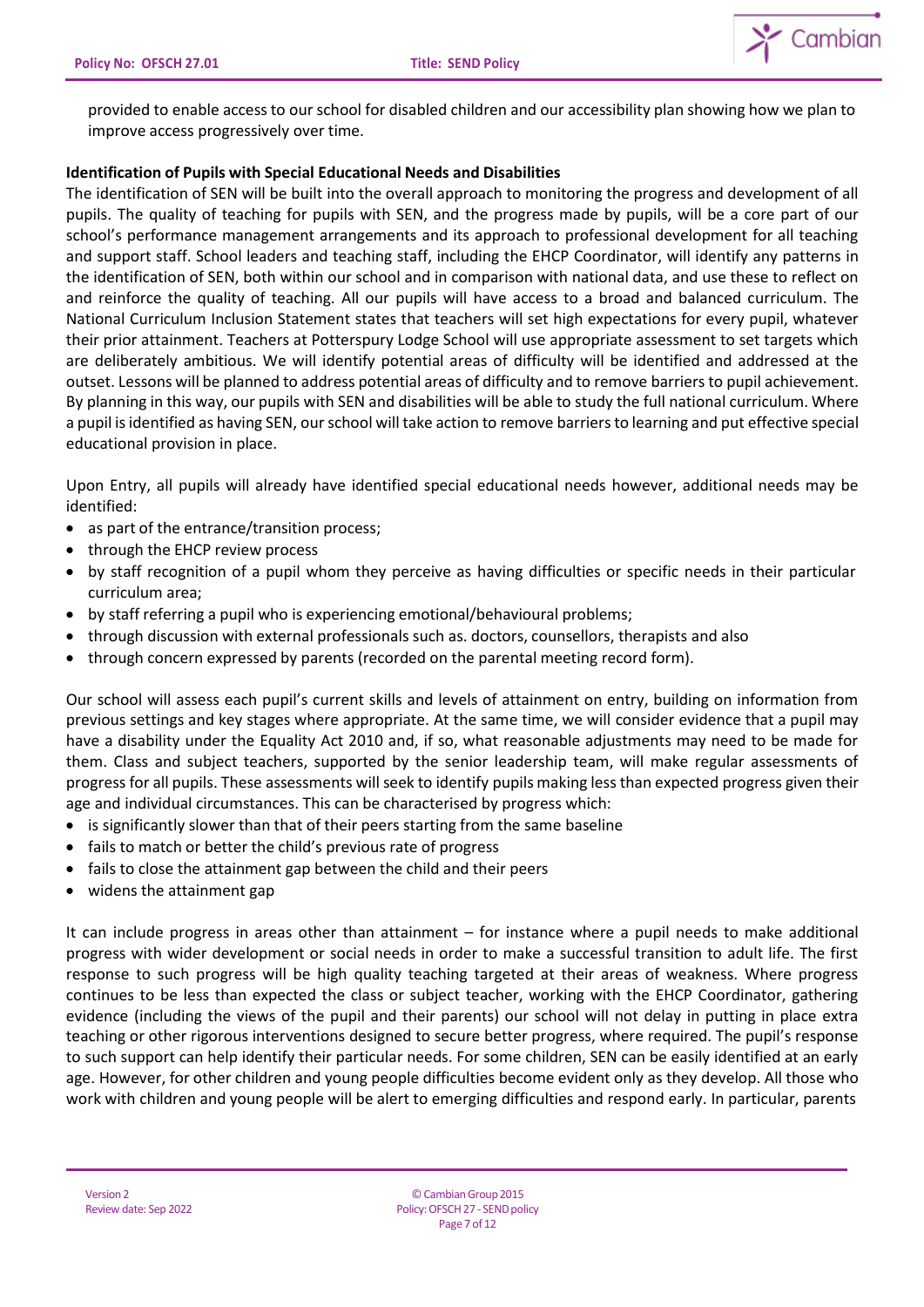

know their children best we place great importance when parents express concerns about their child's development. Additionally we will also listen to and address any concerns raised by children and young people themselves.

Our school will always be alert to other events that can lead to learning difficulties or wider mental health difficulties, such as bullying or bereavement. Such events can have an impact on well-being and sometimes this can be severe. Potterspury Lodge School will ensure that we make appropriate provision for a child's short-term needs in order to prevent problems escalating. Equally, our school will not assume that attainment in line with chronological age means that there is no learning difficulty or disability. Some learning difficulties and disabilities occur across the range of cognitive ability and, left unaddressed may lead to frustration, which may manifest itself as disaffection, emotional or behavioural difficulties.

Identifying and assessing SEN for children or young people whose first language is not English requires particular care. Our school will look carefully at all aspects of a child or young person's performance in different areas of learning and development or subjects to establish whether lack of progress is due to limitations in their command of English or if it arises from SEN or a disability. However difficulties related solely to limitations in English as an additional language are not classed as SEN. When reviewing and managing special educational provision the broad areas of need and support our school will review how well-equipped we are to provide support across these areas. This gives an overview of the range of needs that will be planned for. The purpose of identification is to work out what action we will need to take, and crucially not to fit a pupil into a category. In practice we recognise individual children or young people often have needs that cut across all these areas and their needs may change over time. For instance speech, language and communication needs can also be a feature of a number of other areas of SEN, and children and young people with an Autistic Spectrum Disorder (ASD) may have needs across all areas, including particular sensory requirements. A detailed assessment of need will ensure that the full range of an individual's needs is identified, not simply the primary need. The support provided to an individual will always be based on a full understanding of their particular strengths and needs and seek to address them all using well-evidenced interventions targeted at their areas of difficulty and where necessary specialist equipment or software.

Children and young people with speech, language and communication needs (SLCN) have difficulty in communicating with others. This may be because they have difficulty saying what they want to, understanding what is being said to them or they do not understand or use social rules of communication. The profile for every child with SLCN is different and their needs may change over time. They may have difficulty with one, some or all of the different aspects of speech, language or social communication at different times of their lives. Children and young people with ASD, including Asperger's Syndrome and Autism, are likely to have particular difficulties with social interaction. They may also experience difficulties with language, communication and imagination, which canimpact on how they relate to others. Support for learning difficulties may be required when children and young people learn at a slower pace than their peers, even with appropriate differentiation. Learning difficulties cover a wide range of needs. Specific learning difficulties (SpLD), affect one or more specific aspects of learning. This encompasses a range of conditions such as dyslexia, dyscalculia and dyspraxia.

#### **Assess**

In identifying a child as needing provision which is 'additional to and different from' other learners in the same class, the classteacher, working with the Senior Leadership Team and Multi-Disciplinary Team, will carry out a clear analysis of the pupil's needs. Before provision is planned for, expected individualised outcomes will be identified. This will draw on the teacher's assessment and experience of the pupil, their previous progress and attainment, as well as information from our school's core approach to pupil progress, attainment, and behaviour. It will also draw on other subject teachers' assessments where relevant, the individual's development in comparison to their peers and national data, the views and experience of parents, the pupil's own views and, if relevant, advice from external support services. Our school will take seriously any concerns raised by a parent. These will be recorded and

©CambianGroup2015 Policy: OFSCH 27 - SEND policy Page 8 of 12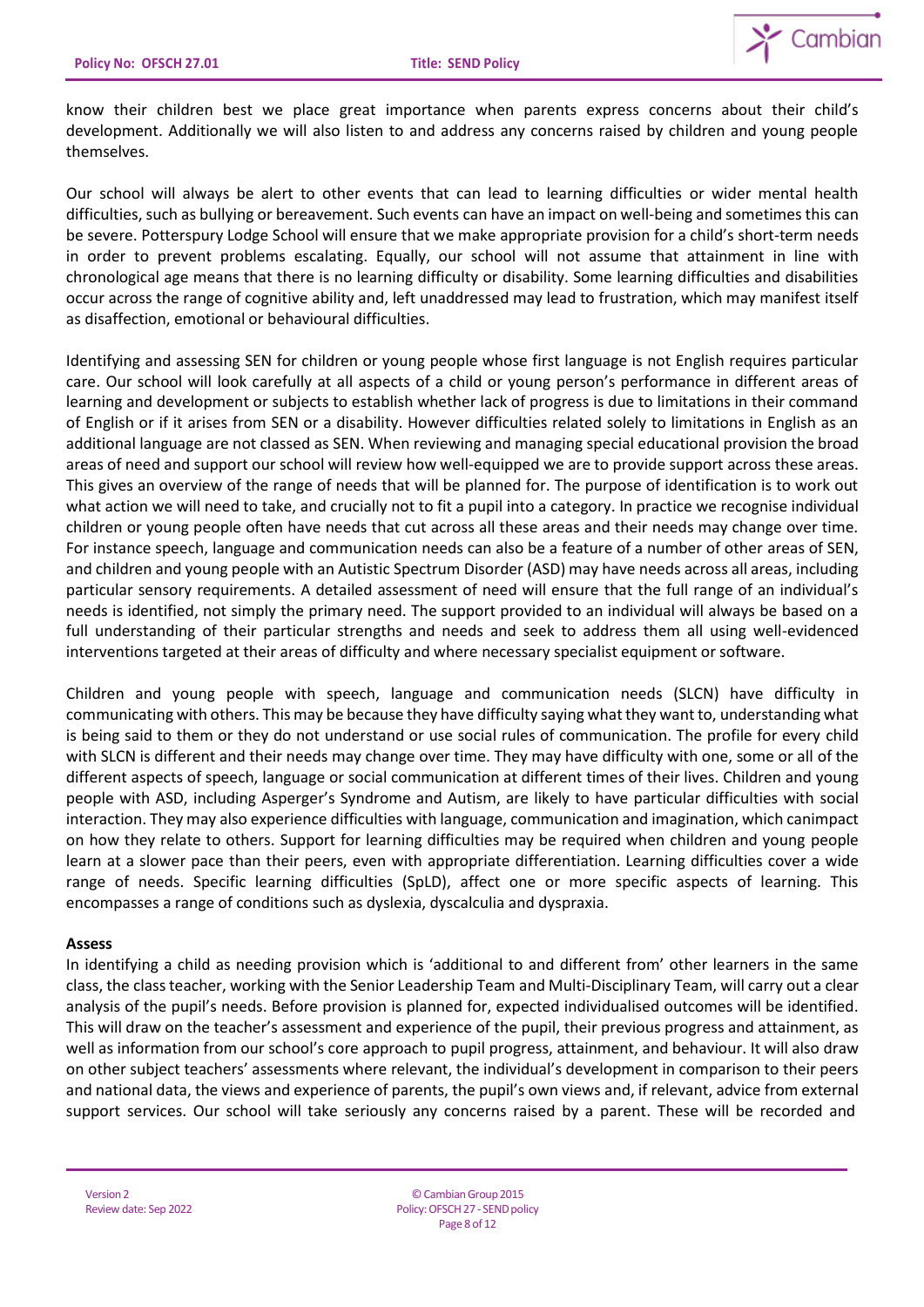

compared to the school's own assessment and information on how the pupil is developing. This assessment will be reviewed regularly. This will help ensure that our support and intervention are tailored to need, barriers to learning are identified and overcome, and that a clear picture of the interventions put in place and their effect is developed. For some types of SEN, the way in which a pupil responds to an intervention can be the most reliable method of developing a more accurate picture of need.

#### **Plan**

Members of the Senior Leadership Team will agree in consultation with the parent and the pupil the adjustments, interventions and support to be put in place, as well as the expected impact on progress, development or behaviour, along with a clear date for review. All teachers and support staff who work with the pupil will be made aware of their needs, the outcomes sought, the support provided and any teaching strategies or approaches that are required. This will also be recorded on our school's information system. The support and intervention provided will be selected to meet the outcomes identified for the pupil, based on reliable evidence of effectiveness, and will be provided by staff with sufficient skills and knowledge. Parents will be fully aware of the planned support and interventions and, where appropriate, plans will seek parental involvement to reinforce or contribute to progress at home.

### **Do**

The class or subject teacher will remain responsible for working with the child on a daily basis. Where the interventions involve group or one-to-one teaching away from the main class or subject teacher, they will still retain responsibility for the pupil. They will work closely with any teaching assistants or specialist staff involved, to plan and assess the impact of support and interventions and how they can be linked to classroom teaching. The school Senior Leadership Team and members of the Multi-Discplinary Team willsupport the class or subject teacher in the further assessment of the child's particular strengths and weaknesses, in problem solving and advising on the effective implementation of support. Teachers are responsible for tracking each pupil's progress in Literacy and/or Numeracy throughout their time at our school.

#### **Review**

The effectiveness of the support and interventions and their impact on the pupil's progress will be reviewed in line with the agreed date. The impact and quality of the support and interventions will be evaluated, along with the views of the pupil and their parents. This will feed back into the analysis of the pupil's needs. The class or subject teacher, working with the EHCP Coordinator, will revise the support in light of the pupil's progress and development, deciding on any changes to the support and outcomes in consultation with the parent and pupil. Parents will have clear information about the impact of the support and interventions provided, enabling them to be involved in planning next steps. EHC plans will be reviewed annually.

Within the Assess, Plan, Do and Review cycle, our staff work seamlessly together towards enabling our pupils to reach the outcomes identified during the assessment phase of the process as their learning goals. We make key decisions about the use of the curriculum modifications and interventions are based on whether any chosen additional provision is the best way to move towards the identified outcome.

# **Involving Specialists**

Where a pupil continues to make less than expected progress, despite evidence-based support and interventions that are matched to the pupil's area of need, we will consider to begin involving specialists, including those secured by our school itself or from outside agencies. Our school may involve specialists at any point to advise them on early identification of SEN and effective support and interventions. We will always involve a specialist where a pupil continuesto make little or no progress or where they continue to work at levels substantially below those expected of pupils of a similar age despite evidence-based SEN support delivered by appropriately trained staff. The pupil's parents will always be involved and consulted in any decision to involve specialists. The involvement of specialists

©CambianGroup2015 Policy: OFSCH 27 - SEND policy Page 9 of 12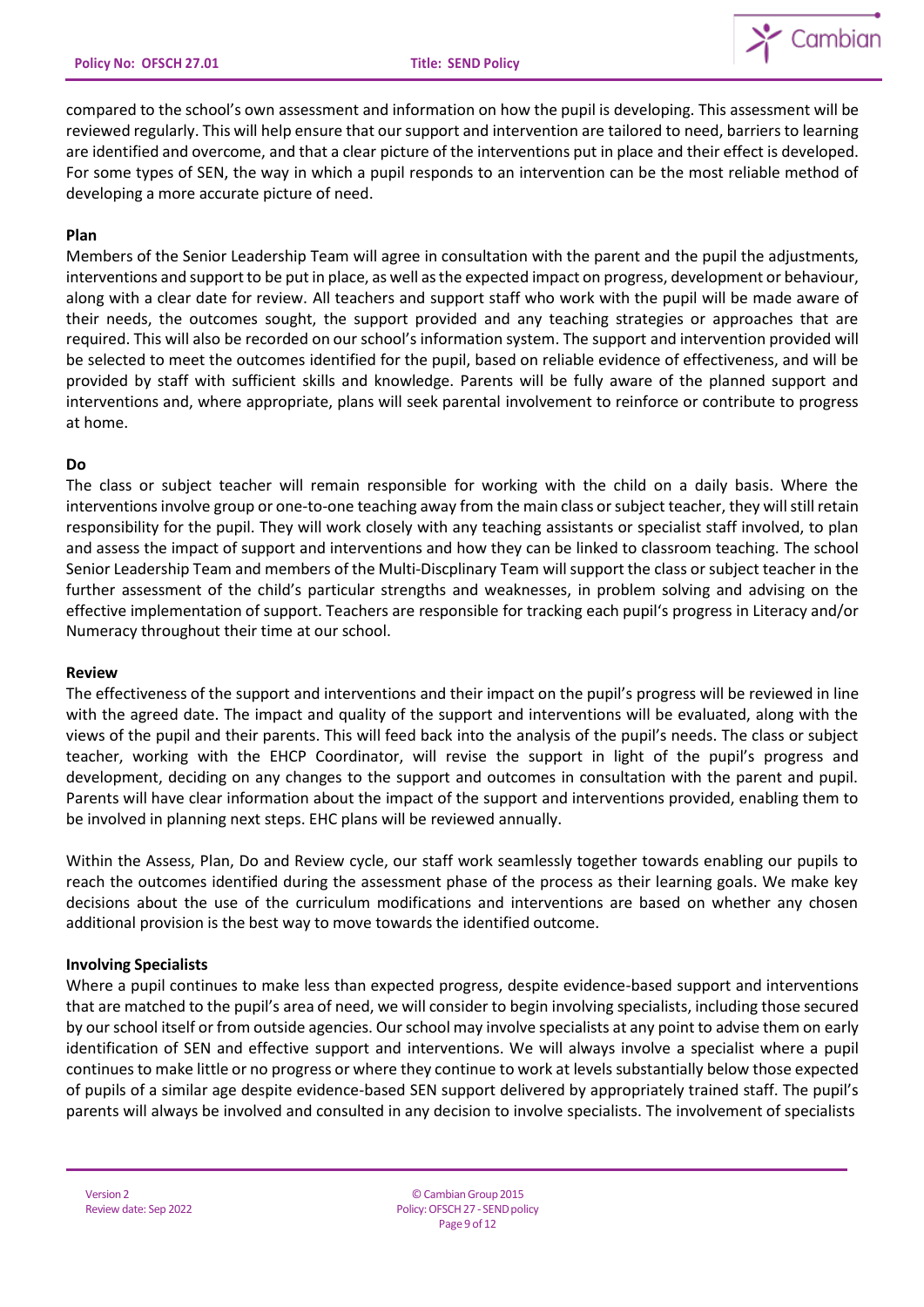

and what was discussed or agreed will be recorded and shared with the parents and teaching staff supporting the child in the same way as other SEN support. Where our assessments have indicated that support from specialist services is required, it is important that children and young people receive it as quickly as possible. Joint commissioning arrangements will seek to ensure that there are sufficient services to meet the likely need in an area. The Local Offer will set out clearly what support is available from different services and how it may be accessed.

### **Individual Learning Plans**

Individual Learning Plans, which employ a small-steps approach, feature significantly in the provision that we make in the school. By breaking down the existing levels of attainment into finely graded steps and targets, we ensure that pupils experience success. Parents will be encouraged to contribute your own ideas about how your child's needs could be met and what helps the child to learn and will be expected to share with the School success when targets are met at home. Parent(s) should try to attend any meeting called by the School to review the targets with at least one review in the year coinciding with a parents' evenings. Generally, such targets focus on three or four key points and information on how these targets will be worked on and with whom. The Individual Learning Plan targets are distributed to the pupil and parents/carers and the teachers involved in the pupil's learning. Care will be taken to avoid the four most common weaknesses in setting targets which are:-

- imprecise terminology (with frequent use of phrases such as 'improved reading', 'increased confidence', 'improved self-esteem`);
- failure to indicate which teachers and subjects would be involved;
- lack of pupil involvement;
- failure to link them with other areas of assessment and recording procedures in the school.

Our experience is that the five most frequent strengths of specific focused targets are:

- based on sound knowledge of the pupil;
- taking account of pupil's strengths and interests;
- stating realistic time scales;
- linked to resources in school;
- involving parents at some stage (either in their setting and/or review).

# **Timetabling**

The amount and type of support offered to a pupil is dependent on need. Our school believes that pupils will not be withdrawn from lessons unless it is necessary to do so. Our school believes that pupils with additional needs should spend as much time as possible in the classroom with the most effective teachers and that removal from class should be avoided wherever possible. We believe that all subjects are important to the pupil's development and that every pupil is entitled to a broad and balanced curriculum. Therefore, timetabled lessons should not be sacrificed for support unless entirely necessary. When a pupil needs to be withdrawn for learning support, every effort is made to ensure that a pupil does not miss core curriculum subjects. Their individual strengths are also taken into account in addition to the advice of staff members and parental requests. Some pupils are withdrawn from a second language in order to ensure extra support is given for English and Maths as appropriate. Some support lessons are also delivered at the same time as the timetabled subject following the same lesson objectives but in a smaller group with a smaller range of abilities.

# **Able Pupils**

Occasionally a pupil will stand out from their peers as having exceptional abilities. If the need is considered very different from their peer group, the pupil has special needs. In most cases these special abilities can be nurtured within the classroom by differentiation of the curriculum.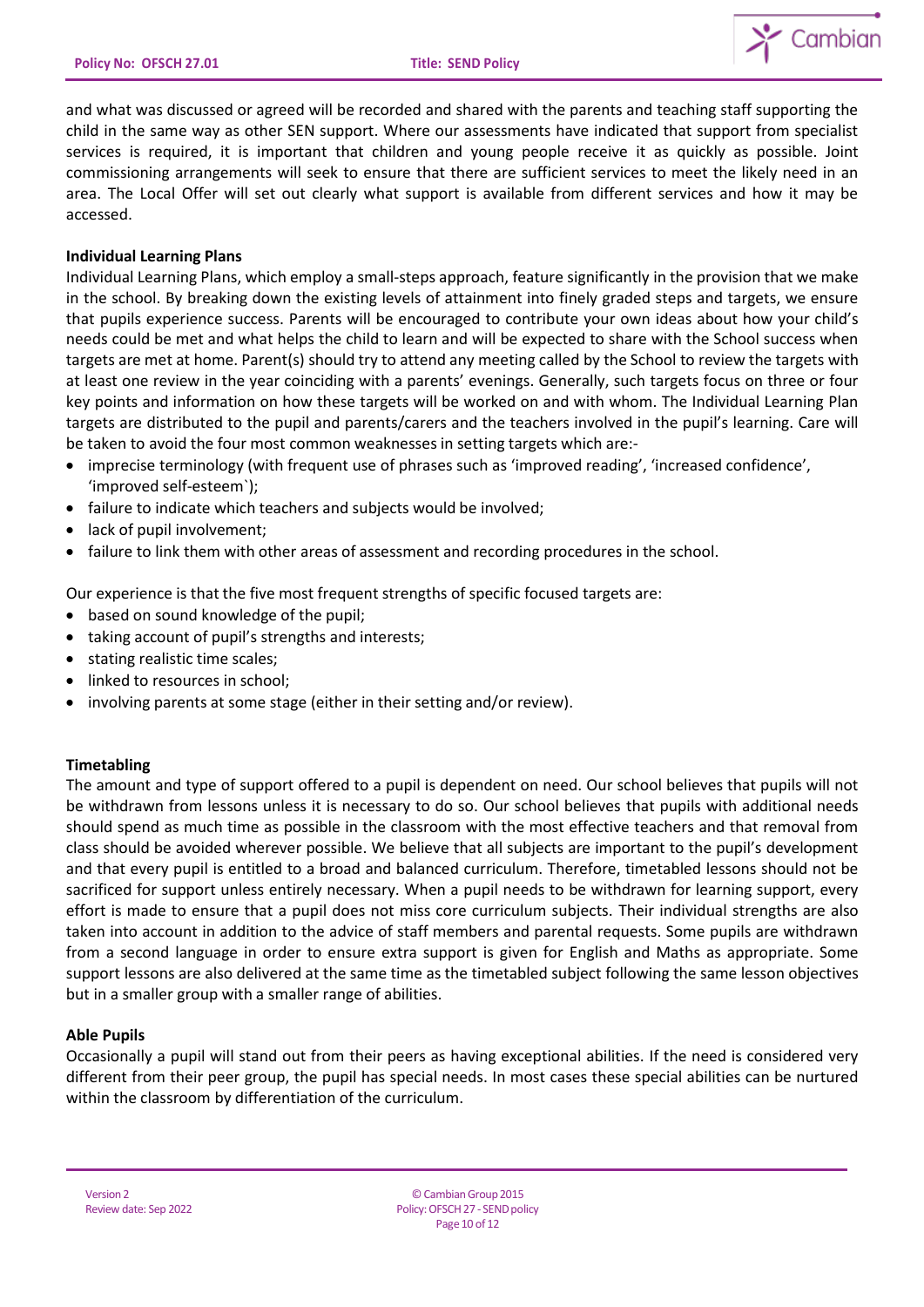

### **Emotional and Behavioural Difficulties**

Our school caters for pupils with mild emotional and behavioural difficulties primarily through effective pastoral care. The school also provides additional support through a designated school mental health practitioner.

#### **Support for all pupils in our school**

Any pupil is welcome to visit the EHCP Coordinator and members of SLT, whether or not they receive special provision. They are welcome to discuss any learning difficulties they may have with a member of the SEND team.

#### **Access to the Curriculum**

All pupils have an entitlement to a broad and balanced curriculum, which is differentiated to enable them to:

- understand the relevance and purpose of learning activities;
- experience levels of understanding and rates of progress that bring feelings of success and achievement.

Teachers use a range of strategies to meet pupil's special educational needs. Lessons have clear learning objectives; we differentiate work appropriately, and we use assessment to inform the next stage of learning.

We support pupils in a manner that acknowledges their entitlement to share the same learning experiences that their peers enjoy. We regularly give the pupils opportunity to work in small groups or in a one-to-one situation within the classroom.

#### **Partnership with parents**

Our school works closely with parents in the support of those pupils with special educational needs. We encourage an active partnership through an on-going dialogue with parents. Parents have much to contribute to our support for pupils with special educational needs. Teachers have meetings to share the progress of special needs pupils with their parents. We inform the parents of any intervention, and we share the process of decision-making by providing clear information relating to the education of pupils with special educational needs. Where a pupil is receiving SEN support, we will talk to parents regularly to set clear outcomes and review progress towards them, discuss the activities and support that will help achieve them, and identify the responsibilities of the parent, the pupil and our school. These discussions can build confidence in the actions being taken by the school, but they can also strengthen the impact of SEN support by increasing parental engagement in the approaches and teaching strategies that are being used.

Finally, they can provide essential information on the impact of SEN support outside school and any changes in the pupil's needs. These discussions will be led by a teacher with good knowledge and understanding of the pupil who is aware of their needs and attainment. This will usually be the class teacher or form tutor, supported by the school EHCP Coordinator. It will provide an opportunity for the parent to share their concerns and, together with the teacher, agree their aspirations for the pupil. Conducting these discussions effectively involves a considerable amount of skill. As with other aspects of good teaching for pupils with SEN, our school will ensure that teaching staff are supported to manage these conversations as part of professional development.

These discussions will need to allow sufficient time to explore the parents' views and to plan effectively. Meetings will, wherever possible, be aligned with the normal cycle of discussions with parents of all pupils. They will, however, be longer than most parent-teacher meetings. The views of the pupil will be included in these discussions.This could be through involving the pupil in all or part ofthe discussion itself, or gathering their views as part ofthepreparation. A record of the outcomes, action and support agreed through the discussion will be kept and shared with all the appropriate school staff. This record will be given to the pupil's parents. The school's management information system will be updated as appropriate.

Version 2 Review date: Sep 2022

©CambianGroup2015 Policy: OFSCH 27 - SEND policy Page11 of 12